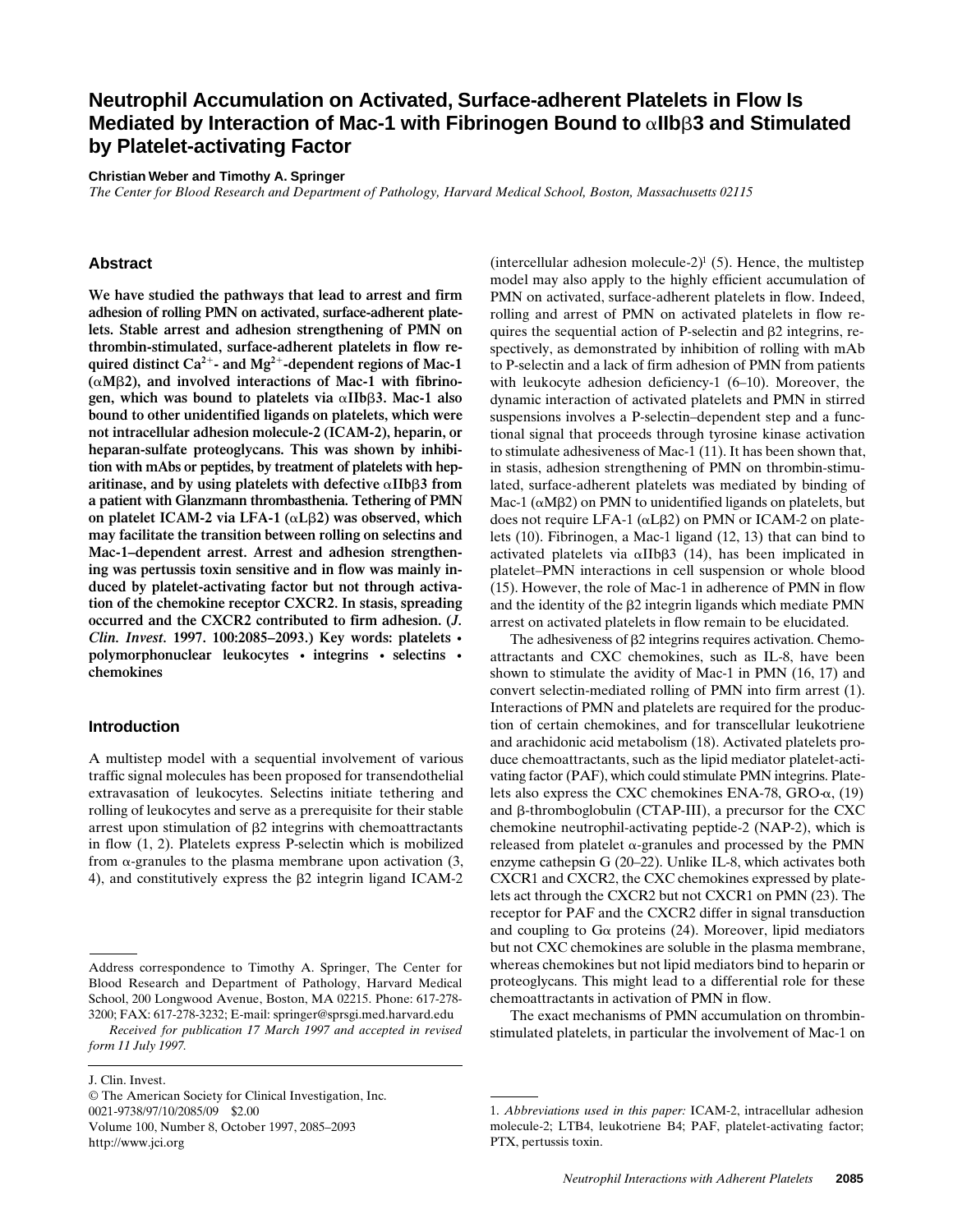PMN and of  $\beta$ 2 integrin ligands on platelets, and the role of platelet chemoattractants in the activation of integrin-mediated arrest, remain to be characterized. Here we show that PMN accumulation in flow involves interactions of Mac-1 with fibrinogen presented by  $\alpha$ IIb $\beta$ 3 on platelets, activation by PAF, and possibly tethering on platelet ICAM-2.

## **Methods**

*Reagents and mAbs.* The mAbs CBRM1/9, CBRM1/20, CBRM1/29 (25), LPM19c (kindly provided by Dr. K. Pulford, Oxford, United Kingdom) (26), OKM1 (27) to Mac-1 ( $\alpha$ M, CD11b), and CBR-IC2/2 (28) to ICAM-2 were purified with protein A. The mAb 10H2 to CXCR2 (29) was kindly provided by Dr. C. Hebert (Genentech, South San Francisco, CA). A blocking mAb to  $\alpha$ IIb $\beta$ 3 (7E3) was kindly provided by Dr. B.S. Coller (Mount Sinai Hospital, New York) (30). A blocking (PM6/13) and a nonblocking mAb to  $\alpha$ IIb (PM6/248) were from Biosource (Camarillo, CA). The  $F(ab')$ 2 fragment of a goat polyclonal antiserum to fibrinogen (kindly provided by Dr. C. Alper, Center For Blood Research, Boston, MA) was prepared by pepsin treatment and protein A purification using an ImmunoPure kit (Pierce Chemical Co., Rockford, IL). Purity and binding capacity of  $F(ab')$ 2 was confirmed by reducing and nonreducing SDS/ PAGE with Coomassie staining and by flow cytometry with activated platelets, respectively. UK-74,505 (31) was a gift from Pfizer (Sandwich, United Kingdom); SC-23634 was a gift from Searle & Co. (Skokie, IL). P1 peptide (KYGWTVFQKRLDGSV) was synthesized by Research Genetics. All other reagents were from Sigma Chemical Co. (St. Louis, MO).

*Cells.* Platelet-rich plasma was prepared by centrifugation of whole venous blood from healthy control donors and a patient with Glanzmann thrombasthenia (32). For anticoagulation, blood was diluted 9:1 in acid-citrate-dextrose (85 mM trisodium citrate, 69 mM citric acid, 111 mM glucose, pH 4.6) with 50 ng/ml PGE<sub>1</sub>. The diagnosis of Glanzmann thrombasthenia had been established clinically by chronic thrombocytopenic purpura and prolonged bleeding time, as well as biochemically and functionally, i.e., by severe decrease of  $\alpha$ IIb $\beta$ 3 as shown by SDS-PAGE of surface-labeled platelets, surface expression on platelets in flow cytometry, and abnormal platelet aggregation (32), while levels of  $\alpha \nu \beta$ 3 were normal (33). Platelets were washed and resuspended at  $5 \times 10^8$ /ml in a Hepes buffer (145 mM NaCl, 10 mM Hepes, 0.5 mM Na<sub>2</sub>HPO<sub>4</sub>, 5 mM KCl, 2 mM MgCl<sub>2</sub>, 0.1% glucose, pH 7.4). Platelets were counted in a FACScan® (Becton Dickinson, Mountain View, CA), showing  $< 0.1\%$  contamination with erythrocytes or leukocytes. Purified human platelets were bound to 3-aminopropyltriethoxysilane (APES)–treated glass slides (5, 7, 10) for 30 min, and nonspecific binding was blocked with 0.5% HSA in Hepes buffer for 30 min at 37°C. A confluent layer of spread platelets was formed. The density and confluence of platelet layers was examined by light microscopy before and after each experiment and was not affected by preincubation conditions, by high shear in detachment assays, or by whether platelets were from healthy controls or from the patient with Glanzmann thrombasthenia. PMN were isolated from the same blood sample by dextran sedimentation, Ficoll-Hypaque density separation and hypotonic lysis (34, 35). PMN were resuspended in HBSS with 10 mM Hepes (pH 7.4) and 0.2% HSA for  $<$  4 h. For flow assays, 1 mM  $MgCl<sub>2</sub>/1$  mM CaCl<sub>2</sub>; 2 mM CaCl<sub>2</sub>; or 2 mM  $MgCl<sub>2</sub>/5$  mM EGTA were added.

*Attachment and controlled detachment assays in flow.* Adherent platelets on glass slides were activated with thrombin (0.1 U/ml) at  $37^{\circ}$ C, assembled as the lower wall in a parallel flow chamber and mounted on an inverted phase-contrast microscope (1, 36). The platelet substrate was perfused with HBSS with 10 mm Hepes (pH 7.4) and 0.2% HSA before infusion of neutrophils. For accumulation and tethering, PMN  $(10<sup>6</sup>/ml)$  were perfused through the chamber for 3 min at the appropriate flow rates to obtain the indicated shear stresses at the chamber wall (1). The number of firmly adherent cells (moving less than one cell diameter in the last 10 s of the 3-min period) was counted after 3 min. The number of tethered cells (bound  $>$  3 s) was counted over the same 3-min period. Cells were also allowed to settle in stasis and counted. After adherence in flow or stasis, the shear flow was incrementally increased every 10-s up to 36 dyn/cm<sup>2</sup> and cells remaining adherent at the end of each 10 s interval, and cells rolling (moving more than one cell diameter) within the 10-s intervals were counted. Data are expressed as percentage of initially bound cells remaining adherent, and as percentage of cells in the field rolling. Bound cells were released with HBSS/5 mM EDTA at 30 dyn/cm2 . For inhibition experiments, PMN were pretreated for 15 min with mAb (20  $\mu$ g/ml), antagonists (10  $\mu$ M), or peptides (100  $\mu$ M), which were kept present during assays, or for 2 h with pertussis toxin (PTX, 50 ng/ml) at  $25^{\circ}$ C. Surface-adherent platelets were preincubated with mAb or  $F(ab')2$  (20  $\mu$ g/ml), heparin (500  $\mu$ g/ml), or peptides (100  $\mu$ M) for 15 min during activation with thrombin. All experiments included isotype-matched IgG as a negative control. Platelet layers were also pretreated with heparitinase (0.5 U/ml) in HBSS/Hepes with 2 mM  $CaCl<sub>2</sub>$  for 1 h at 25°C, and washed. To confirm that heparitinase was effective, soluble heparan sulfate was included in control treatments of platelet substrates, recovered and analyzed by spectrophotometrical assay of its cleavage product uronic acid (37), and by changes in electrophoretic mobility in SDS/PAGE with toluidin blue staining (38) (not shown). Data were expressed as mean $\pm$ SD, and were statistically analyzed by ANOVA or Student's *t* test using Bonferroni corrections, where appropriate.

### **Results**

Consistent with previous studies (6–10), the initial interaction and rolling of PMN on activated platelets was mediated by P-selectin (not shown), however few continuously rolling PMN were seen, since rolling was immediately followed by highly efficient arrest. We studied the role of Mac-1 ( $\alpha$ M $\beta$ 2) in the rapid arrest and accumulation of PMN on thrombin-stimulated, surface-adherent platelets in flow, and in particular the contribution of specific regions of Mac-1 by using mAbs which bind to different epitopes of  $\alpha$ M. We found that the accumulation of PMN on activated platelets at a shear of 1.5 dyn/cm2 over 3 min was hardly affected by CBRM1/29, an mAb to the I or inserted domain of  $\alpha M$ ; however, it was significantly inhibited by LPM19c, another mAb mapping to the I domain, by CBRM1/20, an mAb to the divalent cation repeats, and by OKM1, an mAb to the COOH terminus (Fig. 1 *A*). CBRM1/9, an mAb to the COOH terminus of  $\alpha$ M, and TS1/22, an mAb to  $\alpha$ L, had no effect (Fig. 1 *A* and not shown). Accumulation of PMN was also inhibited by the presence of P1 peptide (39) which contains the  $\gamma$ -chain motif (190–202) in fibrinogen that interacts with Mac-1 (Fig. 1 *A*). Accumulation was not significantly inhibited with H12 or RGDS peptides which represent distinct binding sites in fibrinogen for  $\alpha$ IIb $\beta$ 3 (40, 41) (Fig. 1 *A*). The pattern of inhibition by Mac-1 mAbs of accumulation in flow in  $Mg^{2+}$  and Ca<sup>2+</sup> differed from adhesion in stasis, which is inhibited by CBRM1/29 mAb in the presence of  $Mg^{2+}/EGTA$  (10).

To investigate adhesion strengthening of PMN after arrest on platelets in flow, we used controlled detachment assays. In contrast to its marginal effect on accumulation, the I domain mAb CBRM1/29 reduced by up to 50% the resistance of PMN to detachment by increments in wall shear stress, and increased the percentage of PMN rolling on activated platelets more than twofold (Fig. 1, *B* and *C*). Similarly, the I domain mAb LPM19c potently reduced shear resistance and increased rolling of PMN (Fig. 1, *B* and *C*). The mAbs OKM1, CBRM1/20, or P1 peptide, which inhibited accumulation, did not affect shear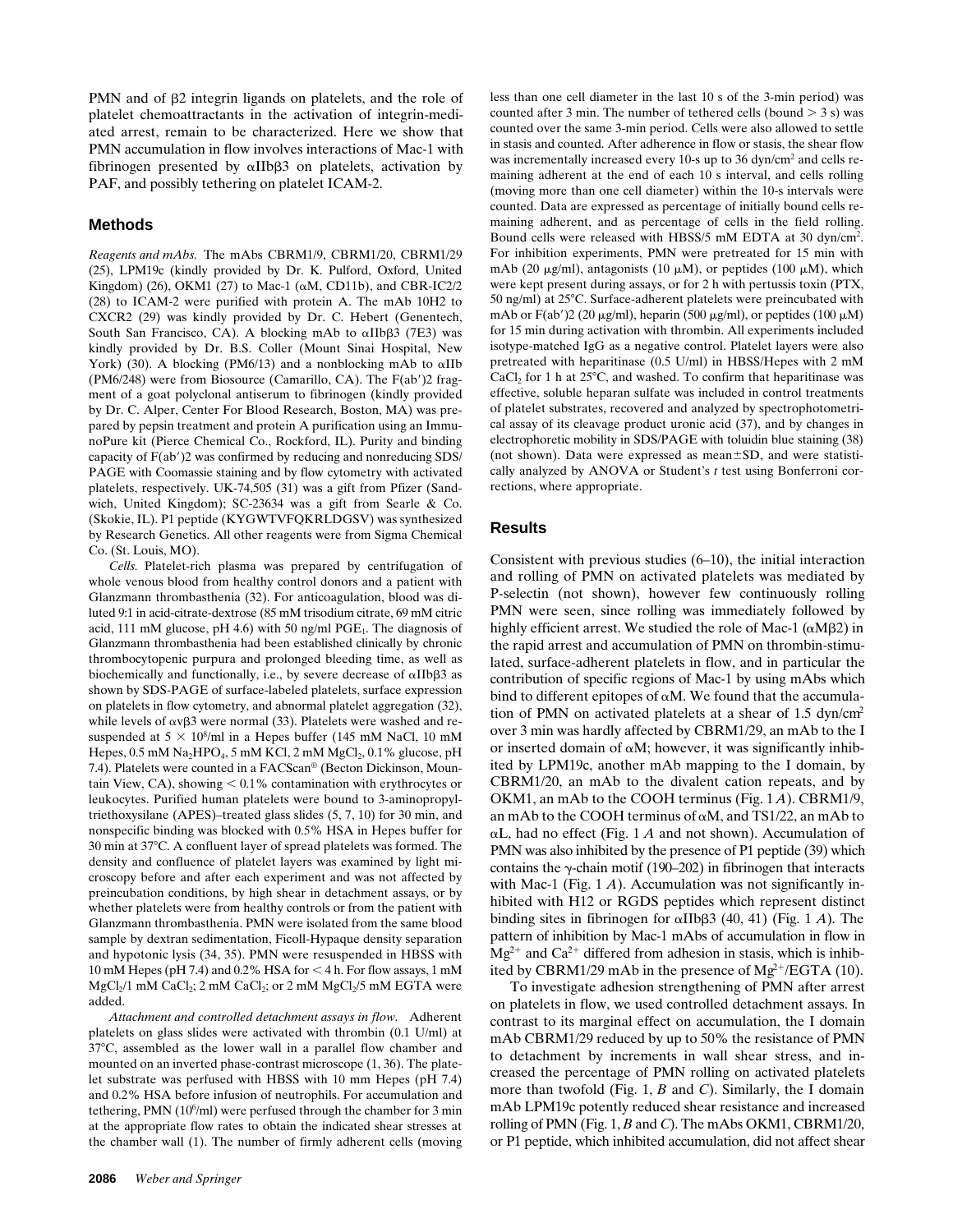

*Figure 1.* Role of Mac-1 in attachment and adhesion strengthening of PMN on activated, surface-adherent platelets in flow. PMN were pretreated with mAbs to distinct epitopes of Mac-1 (*CBRM1/29, LPM19c, CBRM1/20, CBRM1/9*) or with peptides corresponding to fibrinogen binding sites for Mac-1 (*P1*) or aIIbb3 (*H12, RGD*). (*A*) Accumulation of PMN on thrombin-stimulated platelets for 3 min at 1.5 dyn/cm2 . (*B* and *C*) Controlled detachment assays with PMN after attachment in flow for 3 min at 1.5 dyn/cm2 . Shear flow was increased every 10 s, and the percentage of PMN remaining attached (*B*) or rolling (*C*) was determined. (*D* and *E*) Controlled detachment assays after attachment in stasis for 5 min in the presence of 2 mM Mg<sup>2+</sup>/5 mM EGTA (*D*) or 2 mM Ca<sup>2+</sup> (*E*). Shear flow was increased every 10 s and the percentage of PMN remaining attached was determined. Data are mean $\pm$ SD of three independent experiments. \**P* < 0.05; \*\**P* < 0.01.

resistance or rolling (Fig. 1, *B* and *C*). The mAb CBRM1/9 (Fig. 1,  $A$  and  $C$ ) or the  $\alpha L$  mAb TS1/22 (not shown) affected neither accumulation nor shear resistance.

The functions of distinct regions targeted by  $\alpha$ M mAbs, e.g., I domain vs. divalent cation repeats present in the putative  $\beta$  propeller domain (42), may involve different divalent cations. Adhesion in shear flow requires  $Ca^{2+}$ -dependent interactions through P-selectin; therefore, to analyze the dependence of the Mac-1 functions inhibited by these mAbs on divalent cations, we studied adhesion developed for 5 min in stasis in the presence of different divalent cations. All mAbs were able to bind to  $\alpha M$  in the absence of  $Ca^{2+}$  or  $Mg^{2+}$ , except CBRM1/20, which did not bind in the absence of  $Ca^{2+}$  (data not shown). In the absence of  $Ca^{2+}$  and in the presence of  $Mg^{2+}$ , i.e., in  $Mg^{2+}/EGTA$ , resistance to increased shear was inhibited by the mAbs LPM19c and CBRM1/29 but not by the mAbs OKM1 or CBRM1/20 (Fig. 1 *D*). In contrast, in the absence of  $Mg^{2+}$  and in the presence of  $Ca^{2+}$ , shear resistance of PMN adhesion was impaired by  $\sim$  50%, and was markedly inhibited by the mAbs OKM1 and CBRM1/20 but not by the mAbs LPM19c and CBRM1/29 (Fig. 1 *E*). The I domain mAbs CBRM1/4, CBRM1/31, and CBRM1/34 showed inhibitory effects on PMN accumulation and  $Mg^{2+}$ -dependent firm

adhesion, comparable to the effects of the mAbs LPM19c or CBRM1/29 (data not shown).

We next explored the involvement of fibrinogen which interacts with activated  $\alpha$ IIb $\beta$ 3 on platelets. Platelet substrates were pretreated with inhibitors, which remained present during thrombin treatment, and were washed out before infusion of neutrophils. Pretreatment of platelets with an antifibrinogen F(ab')2 inhibited arrest of PMN by  $>$  50% (Fig. 2 *A*), whereas antifibrinogen IgG was less effective (not shown), probably due to Fc receptor interactions. Fibrinogen binding to activated platelets can be blocked by the mAb 7E3 to platelet  $\alpha$ IIb $\beta$ 3, H12 peptide containing the fibrinogen  $\gamma$ -chain binding site for  $\alpha$ IIb $\beta$ 3, and RGDS which inhibits binding of  $\alpha$ IIb $\beta$ 3 to the fibrinogen A $\alpha$  chain (30, 40, 41). Accumulation of PMN was reduced by pretreatment of platelet substrates with 7E3 mAb, or H12 peptide and RGDS peptide (Fig. 2 *A*). H12 was more potent than RGDS, and combining both had additive effects (Fig. 2 *A*). Moreover, PM6/13, a blocking mAb to  $\alpha$ II $\beta$ , inhibited PMN arrest (data not shown), whereas pretreatment of platelets with PM6/248, a nonblocking mAb to  $\alpha$ IIb, or with P1 peptide had no effect (Fig. 2A). The mAb 7E3 also reacts with  $\alpha \nu \beta 3$  (43), and with Mac-1 only when activated with ADP (44). Removal of unbound 7E3 mAb by washing af-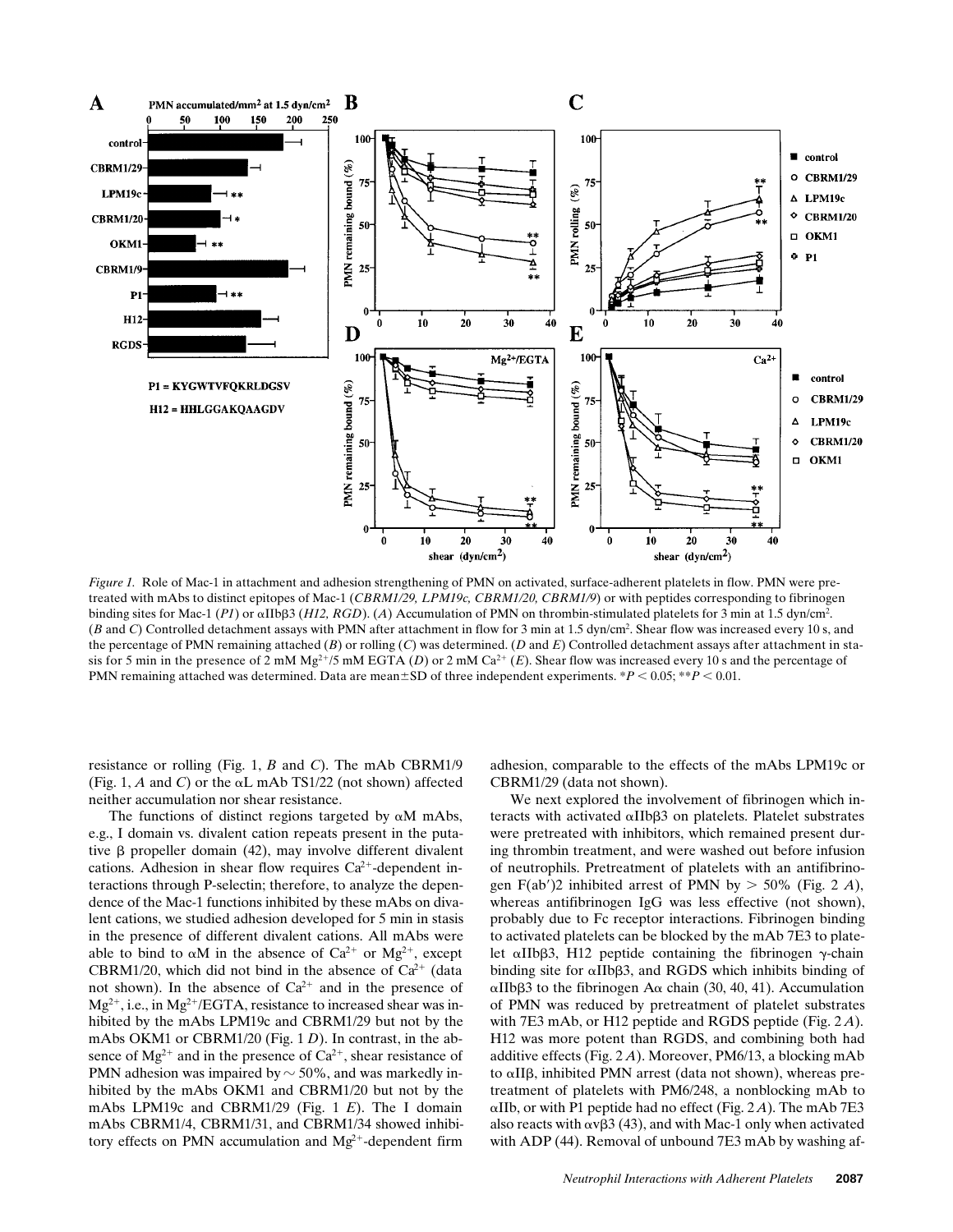

*Figure 2.* Involvement of platelet ligands in attachment and adhesion strengthening of PMN on activated, surface-adherent platelets in flow. (*A–C*) Thrombin-stimulated platelets were pretreated with antifibrinogen F(ab')2, mAb to ICAM-2 (*CBR-IC2/2*), mAbs to  $\alpha$ IIb $\beta$ 3 (*blocking 7E3, nonblocking PM6/248*), heparin (*500 μg/ml*), peptides P1, H12, or RGD, or heparitinase. (*A*) Accumulation of PMN on thrombin-stimulated platelets for 3 min at 1.5 dyn/cm<sup>2</sup>. (*B*) Accumulation on thrombin-stimulated platelets for 3 min comparing cells isolated from healthy donors with cells from a patient with Glanzmann's thrombasthenia. (*C* and *D*) Controlled detachment assays after attachment in flow for 3 min. Shear flow was increased every 10 s, and the percentage of PMN remaining attached (*C*) or rolling (*D*) was determined. \**P* < 0.05, \*\**P* < 0.01.

ter platelet preincubation did not affect the inhibition of PMN arrest, indicating that it was not due to blocking activated Mac-1 on PMN. Moreover, the aIIb mAb PM6/13, not known to cross-react with  $\alpha v\beta3$  or Mac-1, and peptides specific for binding sites of  $\alpha$ IIb $\beta$ 3 in fibrinogen, inhibited PMN arrest to a similar extent.

The platelet disorder Glanzmann thrombasthenia is characterized by genetic defects in  $\alpha$ IIb $\beta$ 3, which render the molecule nonfunctional or severely impairs its surface expression (45). Using activated, surface-adherent platelets from a patient with Glanzmann thrombasthenia, we found a significant but not complete reduction in attachment of PMN compared with platelets derived from healthy controls (Fig. 2 *B*). This was seen with PMN from either patients or healthy controls. The inhibition and patient data showed that fibrinogen bound to  $\alpha$ IIb $\beta$ 3 was a major Mac-1 ligand involved in PMN arrest on activated platelets.

Since heparin has recently been demonstrated to be a ligand for Mac-1 (46), Mac-1 may also interact with heparan sulfate proteoglycans on platelets. However, pretreatment of platelets with heparitinase or the presence of heparin at concentrations sufficient to inhibit binding of Mac-1 (46) did not affect accumulation of PMN (Fig. 2 *A*). Thus, it appears that binding of Mac-1 to heparan sulfate proteoglycans was not involved in the arrest of PMN on platelets. Interestingly, pretreatment of platelets with CBR-IC2/2, an mAb to the LFA-1 ligand ICAM-2, appeared to attenuate accumulation of PMN, alone or in combination with anti-fibrinogen F(ab')2 (Fig. 2 A). Although this effect was not marked enough to reach statistical significance, it may be consistent with a minor role of ICAM-2 in PMN arrest on activated platelets.

Similar effects were seen for adhesion strengthening after attachment in flow. Antifibrinogen  $F(ab')2$ ,  $\alpha$ IIb $\beta$ 3 mAb 7E3,  $\alpha$ II $\beta$  mAb PM6/13, or H12 peptide, but not ICAM-2 mAb, hep-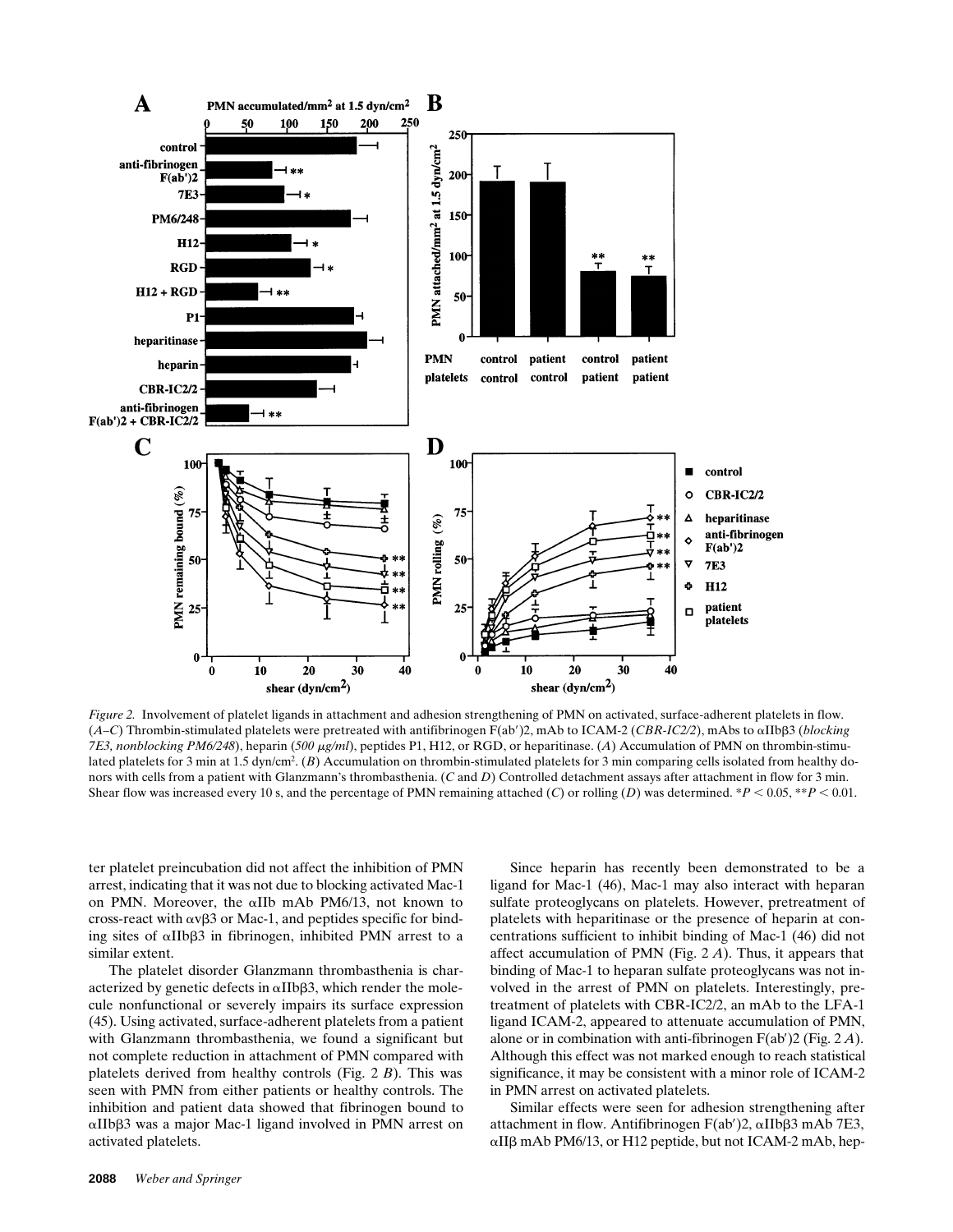aritinase, heparin, or P1 peptide reduced the shear resistance of PMN adhesion by up to 50% and increased the percentage of PMN rolling on platelets (Fig. 2, *C* and *D* not shown). Consistently, shear resistance of PMN was markedly reduced on platelets from a patient with Glanzmann thrombasthenia, while rolling was increased (Fig. 2, *C* and *D*).

ICAM-2 appeared to participate in PMN accumulation (Fig. 2 *A*) but not in development of firm adhesion (Fig. 2, *C* and *D*). To test for involvement of ICAM-2 in tethering, we examined interactions in shear flow in the absence of  $Ca^{2+}$  to exclude the contribution of selectins. At low shear flow, we observed tethering but not rolling of PMN on activated platelets that was  $Mg^{2+}$  dependent (Fig. 3 *A*). Tethers were defined as adhesive interactions that lasted  $>$  3 s; almost all tethers were transient, i.e., there was little PMN accumulation. No interactions were seen when EDTA was added to remove cations (Fig. 3 *A*). Preincubation of platelets with the ICAM-2 mAb CBR-IC2/2 inhibited tethering at 0.75 dyn/cm<sup>2</sup>, showing that this interaction was mediated by ICAM-2 on platelets (Fig. 3 *B*). Significant inhibition of tethering with an  $\alpha$ L mAb (TS1/22) but not with an  $\alpha$ M mAb (LPM19c) indicated that it was mediated by the ICAM-2 counterreceptor LFA-1 with little or no contribution of Mac-1 on PMN (Fig. 3 *B*). Consistently, we also found LFA-1–dependent tethering on purified ICAM-2 of PMN and K562 cells transfected with LFA-1 but not Mac-1 (not shown). Tethering on ICAM-2 may facilitate the transition between rolling on P-selectin and arrest via Mac-1.

Chemoattractants and chemokines are known to stimulate the avidity of Mac-1 in PMN (16, 17) and convert selectin-mediated rolling into firm arrest (1). Hence, we studied the role of chemoattractants in PMN accumulation and adhesion strengthening on activated platelets in flow. Pretreatment of PMN with the PAF receptor antagonist UK-74,505 (31) resulted in a significant and dose-dependent (50% at  $10 \mu M$ ) inhibition of PMN accumulation (Fig. 4 *A*, not shown). The leukotriene B4 (LTB4) receptor antagonist SC-53228 was less potent, and no additive effects were seen with both antagonists over UK-74,505 alone (Fig. 4 *A*). Likewise, PTX (50 ng/ml) inhibited accumulation by  $\sim$  50% and showed little additive effect with UK-74,505. In contrast, pretreatment with CXCR2 mAb 10H2 did not inhibit arrest (Fig. 4 *A*). Similar effects were seen for adhesion strengthening. UK-74,505, SC-53228, and PTX but not CXCR2 mAb reduced the shear resistance of PMN adhesion by up to 50%, and increased the percentage of rolling PMN greater than twofold (Fig. 4, *B* and *C*). Contrasting effects were obtained for adhesion to activated platelets in stasis. In this case, CXCR2 mAb 10H2, as well as UK-74,505 reduced shear resistance (Fig. 4 *D*). Moreover, CXCR2 mAb inhibited spreading of PMN on activated platelets, which occurs in stasis but not in flow (data not shown). These data demonstrated that CXCR2 mAb had inhibitory effects in stasis but not in flow. Thus, PMN arrest and adhesion strengthening on activated platelets in flow appeared to be stimulated by PAF and, to a lesser extent, by LTB4 through PTX-sensitive signaling pathways, but not via activation of CXCR2.

### **Discussion**

Rolling and arrest of PMN on activated platelets in flow has been shown to require the sequential action of P-selectin and  $\beta$ 2 integrins, respectively (6–10). We confirmed the importance of P-selectin–mediated rolling as a prerequisite for firm



*Figure 3.* Selectin-independent tethering of PMN on activated, surface-adherent platelets in flow is mediated by LFA-1 on PMN and ICAM-2 on platelets. (*A*) Tethering of PMN on activated platelets. PMN were allowed to tether for 3 min at the indicated shear flow in the presence of 2 mM  $Mg^{2+}/5$  mM EGTA or 1 mM EDTA. (*B*) Inhibition with mAb of selectin-independent tethering of PMN on activated platelets. Platelets were pretreated with mAbs to ICAM-2 (*CBR-IC2/2*). PMN were pretreated with mAbs to LFA-1 (*TS1/ 22*), Mac-1 (*LPM19c*), or isotype control mAb, and allowed to tether for 3 min at 0.75  $dyn/cm<sup>2</sup>$  in 2 mM Mg<sup>2+</sup>/5 mM EGTA. Data are  $mean \pm SD$  of three independent experiments.  $*$ *\*P* < 0.01.

attachment. The interaction of activated platelets and PMN in stirred suspension also involves a P-selectin–dependent step and a functional signal that stimulates Mac-1 adhesiveness through tyrosine kinase activation (11). Hence, it has been intriguing to apply a multistep model to the highly efficient accumulation of PMN on activated, surface-adherent platelets in flow. To further define elements of a sequential model, we examined the role of Mac-1 on PMN and of  $\beta$ 2 integrin ligands and chemoattractants on platelets. Here we show that PMN accumulation in flow involves LFA-1–mediated transient interactions with platelet ICAM-2, the activation of integrin-mediated arrest by PAF, the presentation of fibrinogen by  $\alpha$ IIb $\beta$ 3 on platelets as a ligand for Mac-1, and distinct regions of Mac-1 to mediate firm attachment. Rolling on activated platelets was rapidly followed by Mac-1 mediated arrest on fibrinogen.

Our data suggest that distinct functional regions of Mac-1 contribute to PMN arrest and adhesion strengthening on activated platelets in flow. The seven  $NH<sub>2</sub>$ -terminal repeats of integrin  $\alpha$  subunits have been predicted to fold into a  $\beta$  propeller structure and to contain putative  $Ca^{2+}$ -binding motifs located on the lower face (42). The I or inserted domain is predicted to be tethered to the top of the  $\beta$  propeller structure and has a  $Mg^{2+}$  at its binding site. PMN accumulation on activated platelets in flow was inhibited by the mAb CBRM1/20 to the divalent cation repeats in the  $\beta$  propeller domain of  $\alpha M$  and by mAb OKM1 to a region COOH-terminal to this domain. These mAbs also reduced shear resistance of PMN developed in stasis on activated platelets in the presence of  $Ca^{2+}$  and absence of  $Mg^{2+}$ . Thus, the arrest of PMN may involve Ca<sup>2+</sup>-dependent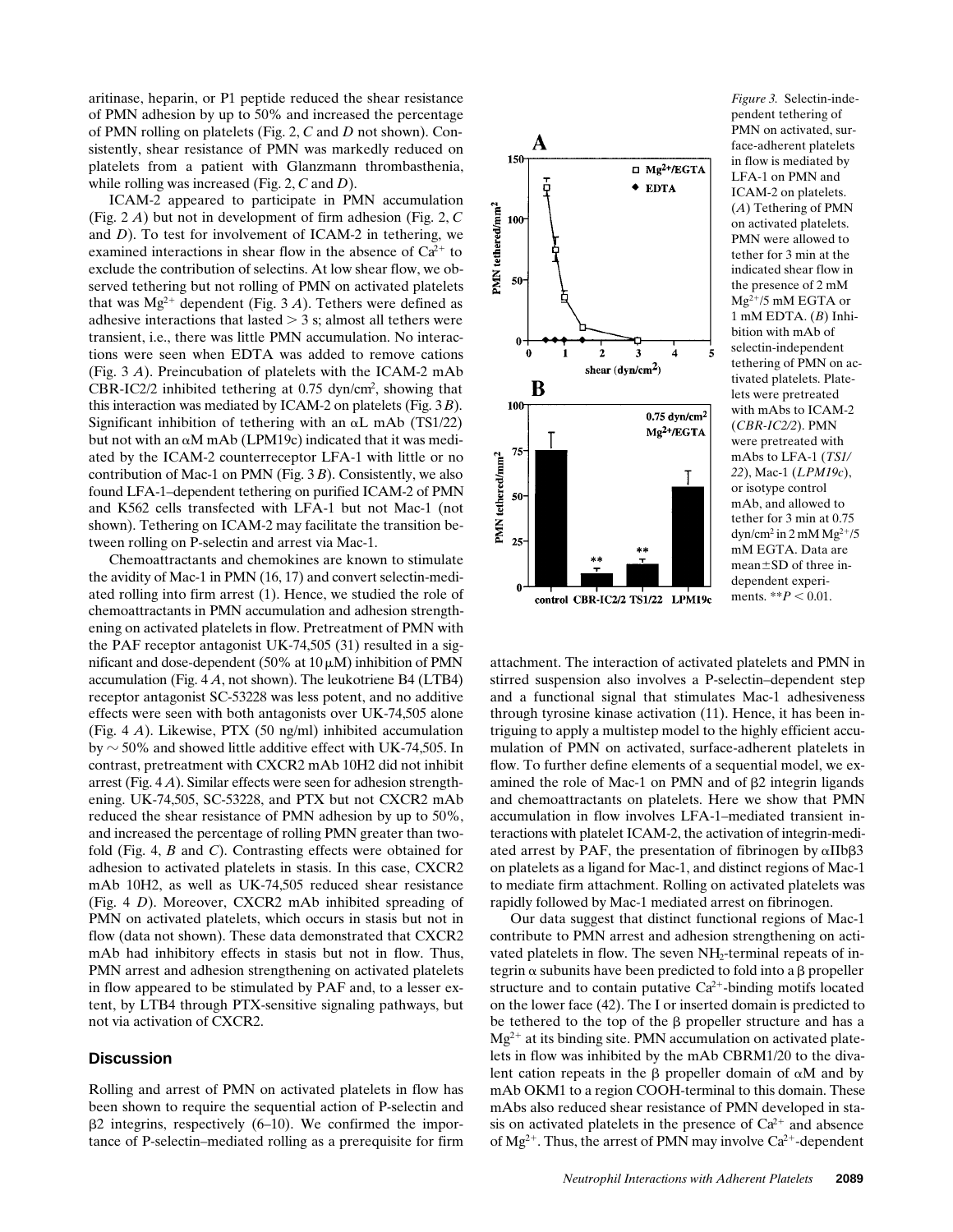

*Figure 4.* Role of chemoattractants in attachment and adhesion strengthening of PMN on activated, surface-adherent platelets in flow. PMN were pretreated with the PAF antagonist UK-74,505, the LTB4 antagonist SC-53228, the CXCR2 mAb 10H2, or with pertussis toxin (*PTX*). (*A*) Accumulation of PMN on thrombin-stimulated platelets for 3 min. (*B–D*) Controlled detachment assays after attachment in flow for 3 min (*B* and *C*) or in stasis for 5 min (*D*). Shear flow was increased every 10 s, and the percentage of PMN remaining attached (*B* and *D*) or rolling (*C*) was determined. Data are mean $\pm$ SD of three independent experiments. \**P* < 0.05, \*\**P* < 0.01.

regions of Mac-1. The inhibition of PMN accumulation with CBRM1/20 mAb to the putative  $\beta$  propeller domain indicates that this region may contribute to PMN arrest on activated platelets.  $Ca^{2+}$  may stabilize the conformation of such a region rather than directly participate in binding. OKM1 mAb has been suggested to interfere with binding to fibrinogen by sterically affecting the I domain configuration or by blocking additional recognition sequences (39, 47). Accumulation of PMN in shear flow was also inhibited by some mAbs to the I domain of  $\alpha$ M, such as LPM19c but not by others, such as CBRM1/29. This suggests that the I domain may also be involved in PMN arrest on platelets. The apparently distinct properties of the I domain mAbs may be due to differences in their efficacy or in their binding sites on the I domain.

In contrast, shear resistance of PMN developed after adherence in flow was inhibited by both CBRM1/29, LPM19c, and other mAbs to the I domain, but not by OKM1 or CBRM1/20 mAb. Adhesion strengthening in stasis was dependent primarily on  $Mg^{2+}$ , since it was reduced in the absence of  $Mg^{2+}$ . In  $Mg^{2+}/EGTA$  but not in the absence of  $Mg^{2+}$ , mAbs to the I domain but not OKM1 or CBRM1/20 inhibited adhesion strengthening in stasis. The lack of inhibition by CBRM1/ 20 may be due to the Ca<sup>2+</sup> dependency of its binding to  $\alpha M$ ; however, OKM1 mAb behaved similarly to CBRM1/20 mAb and is not  $Ca^{2+}$  dependent. Results with CBRM1/29 mAb are consistent with previous findings that it inhibits adhesion strengthening in stasis in  $Mg^{2+}/EGTA$  (10). Hence, adhesion strengthening involves  $Mg^{2+}$ -dependent regions inhibited by mAbs to the I domain. Taken together, Mac-1 may be functionally subdivided into regions which contribute to initial arrest and regions which are required for subsequent adhesion strengthening in flow. Table I summarizes the relation of the mAb epitopes, their effects on accumulation, and adhesion strengthening and their cation dependency. Our data extend previous findings that mAb to different epitopes on Mac-1 can differentially inhibit adherence-dependent granulocyte functions, such as aggregation, directed migration in subagarose, binding to iC3b, and complement-dependent phagocytosis  $(48-50)$ .

Our data further indicate that arrest and adhesion strengthening of PMN on activated, surface-adherent platelets in flow is largely mediated by fibrinogen which is presented to Mac-1 on PMN by platelet  $\alpha$ IIb $\beta$ 3. Inhibition of PMN arrest with antifibrinogen  $F(ab')2$  and P1 peptide suggested that arrest in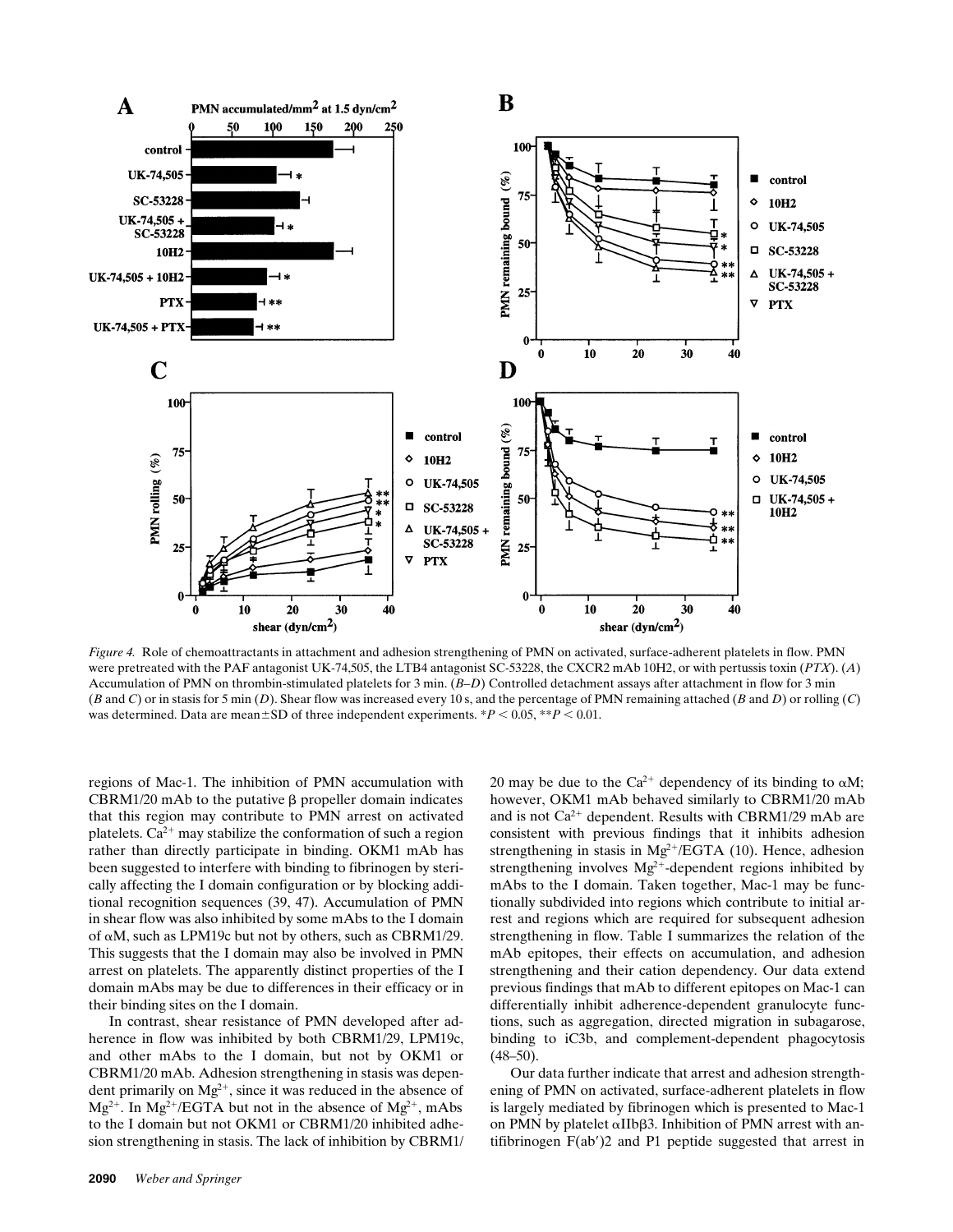*Table I. Effects of mAb to Distinct* a*M Epitopes on Accumulation and Cation-dependent Adhesion Strengthening of PMN on Surface-adherent Platelets*

|                   |                         | Accumulation | Adhesion strengthening |        |                                                              |
|-------------------|-------------------------|--------------|------------------------|--------|--------------------------------------------------------------|
| $\alpha$ M mAb    | Epitope                 |              |                        |        | $Ca^{2+}/Mg^{2+}$ $Ca^{2+}/Mg^{2+}$ $Ca^{2+}$ $Mg^{2+}/EGTA$ |
| LPM19c            | I domain                | +            | $^+$                   |        |                                                              |
| CBRM1/29 I domain |                         | $^{+}$       | $^{+}$                 |        |                                                              |
|                   | CBRM1/20 Cation repeats | ┿            |                        |        |                                                              |
| OKM1              | COOH-terminal           |              |                        | $^{+}$ |                                                              |
|                   | CBRM1/9 COOH-terminal   |              |                        |        |                                                              |
|                   |                         |              |                        |        |                                                              |

Effects on accumulation and adhesion strengthening of PMN on surfaceadherent platelets were measured in the presence of the indicated cations.  $(+)$ , inhibitory effect of mAb;  $(-)$ , no inhibitory effect of mAb.

flow involved interactions of Mac-1 with the fibrinogen  $\gamma$ -chain. P1 peptide contains the  $\gamma$ -chain motif in fibrinogen that interacts with Mac-1, but does not affect binding of fibrinogen to activated platelets (39). The mAb 7E3 to  $\alpha$ IIb $\beta$ 3, and the H12 and RGD peptides which contain the fibrinogen  $\gamma$ -chain and  $\alpha$ -chain binding sites for  $\alpha$ IIb $\beta$ 3, respectively, have been shown to inhibit fibrinogen binding to activated platelets (30, 40, 41). Inhibition of PMN arrest by pretreatment of platelets with 7E3 mAb, and with H12 and RGDS peptides further revealed that PMN arrest required fibrinogen that was bound to  $\alpha$ IIb $\beta$ 3. Combining H12 and RGDS had additive effects, consistent with findings that their binding sites on  $\alpha$ IIb $\beta$ 3 are spatially distinct but mutually exclusive (41). In contrast, Mac-1 does not utilize RGD motifs to bind fibrinogen (12). The importance of αIIbβ3 was confirmed by the reduced PMN accumulation on platelets with defective  $\alpha$ IIb $\beta$ 3. Thus, previous findings that ligand bridging between fibrinogen-binding integrins represents a mechanism of homotypic or heterotypic cell–cell interactions (51) are extended by our data in a more physiological context. Although heparin has been demonstrated to be a ligand for Mac-1 (46), interactions with heparan sulfate proteoglycans on platelets were not involved.

Our results in flow expand on previous evidence demonstrating the involvement of fibrinogen and  $\alpha$ IIb $\beta$ 3 in the adhesion of activated platelets to leukocytes in stasis (52), and implicating fibrinogen in platelet–PMN interactions in cell suspension or whole blood (15). However, we did not observe a complete inhibition of PMN accumulation and adhesion strengthening in flow with antifibrinogen  $F(ab')$ 2 in combination with ICAM-2 mAb, peptides, or 7E3 mAb. Hence, additional, unidentified ligands may contribute to PMN arrest and adhesion strengthening on activated platelets. This would be consistent with findings that platelets and fibrin are cooperative substrates for PMN adhesion under flow conditions (53), and may also explain why interactions of the fibrinogen  $\gamma$ -chain and the Mac-1 region targeted by OKM1 mAb may not play a major role in transient adhesion of activated platelets to PMN in mixed suspension (11). Shear rates can be estimated in that system but shear forces acting on adhering cells are not exactly defined and may be relatively moderate. Hence these results may be consistent with our data that OKM1 mAb and P1 peptide inhibit arrest in flow but not adhesion strengthening.

mAb to ICAM-2 modestly reduced, by itself or in combination with fibrinogen  $F(ab')2$ , PMN accumulation but not adhesion strengthening on activated platelets. We found transient interactions of PMN with platelets that were ICAM-2 and LFA-1 dependent, and occurred at shear stresses of  $\leq 1.5$  dyn/ cm<sup>2</sup>, representing the lower range of shear stresses found physiologically. Binding of activated PMN to artificial bilayers containing ICAM-1 has previously been described only at lower shear of  $\leq 0.36$  dyn/cm<sup>2</sup> (1). LFA-1–mediated tethering on platelet ICAM-2 may represent a physiologically relevant interaction of a  $\beta$ 2 integrin with an Ig family member in shear flow, and may facilitate the transition between rolling on P-selectin and arrest via Mac-1.

The arrest and adhesion strengthening on platelets in flow appeared to be mainly stimulated by PAF, and to a lesser extent by LTB4, through PTX-sensitive signaling pathways, but not via activation of CXCR2. There are several explanations that may account for differences in the effectiveness of platelet chemoattractants in the activation of PMN in flow. Firstly, lipid mediators but not CXC chemokines are soluble in the lipid membrane, whereas chemokines but not lipid mediators can be bound to proteoglycans. The differential binding of chemokines to proteoglycan subpopulations may determine the presence and distribution of chemokines in the cellular microenvironment (54). Thus, PAF may be retained in the platelet plasma membrane by partition, whereas relevant platelet CXC chemokines may not be bound to platelet proteoglycans, and may be washed away in flow. Moreover, PMN enzymes required for processing precursors released by platelets into active CXC chemokines (22) may not be immobilized and may be removed by flow. This would be consistent with the inhibition of adhesion strengthening by the CXCR2 mAb in stasis but not in flow, and with our findings that spreading occurs in stasis but not in flow and is inhibited by CXCR2. Alternatively, the PAF receptor may differ from CXCR2 in its PTXsensitive signal transduction pathways and coupling to  $G\alpha$  proteins (24), which may enable a more rapid activation of Mac-1 adhesiveness in flow. In parallel to our results, endothelial PAF has been implicated in juxtacrine stimulation of integrin function in PMN tethered through P-selectin on thrombinstimulated endothelium (55). Although P-selectin itself does not stimulate adhesion of PMN via  $\beta$ 2 integrins in flow (1), it may signal to activate PMN (56), or cooperate with chemoattractants to stimulate leukocytes (57).

The mechanisms of PMN accumulation on activated, surface-adherent platelets reported here contribute to a more elaborate definition of the multistep model, by demonstrating a differential involvement of Mac-1 and LFA-1, their ligands and of chemoattractants in sequential steps of this process. Interactions between platelets and leukocytes occur at sites of vascular damage, as in hemostasis. Platelets bind to prothrombotic endothelium and to the underlying basement membrane in vascular injury, occupying a position analogous to the endothelium. Binding of PMN to platelets in a thrombus may facilitate immigration into thrombosed areas, wound healing, tissue repair, or protection from infection, and may contribute to the maintenance of vascular integrity, as well as to its impairment in pathological states. Platelets and PMN do indeed colocalize at sites of hemorrhage, vascular grafts, atherosclerotic lesions, and myocardial infarction (58–61). Activation of PMN with platelet adhesion occurs after coronary angioplasty and has been associated with late clinical events (62). Understand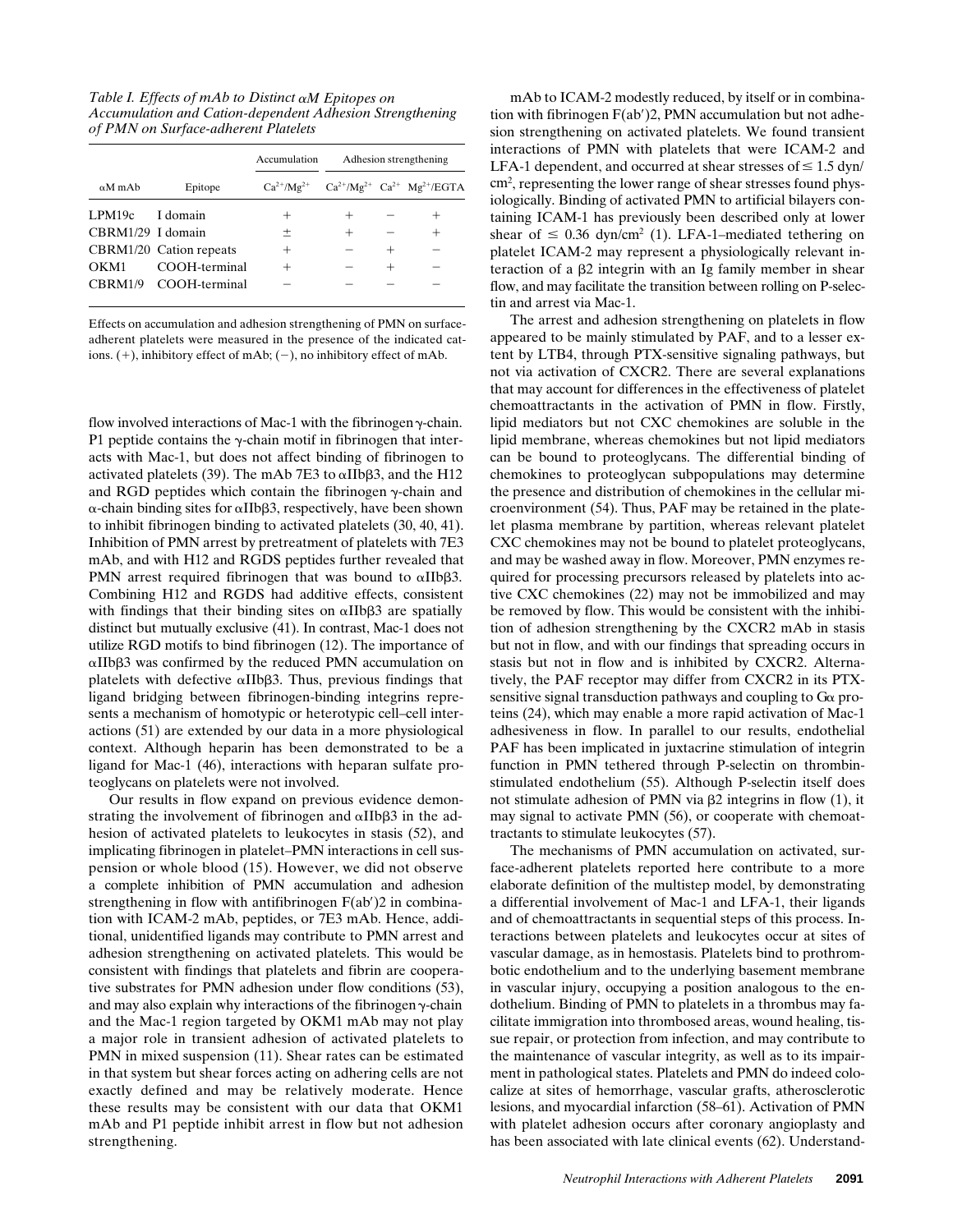ing the mechanisms of PMN accumulation on platelets in flow may lead to clinical applications and interventions that influence the consequences of leukocyte–platelet interactions in vascular disease.

#### **Acknowledgments**

We thank Dr. K. Pulford, Dr. B.S. Coller and Dr. C. Hebert for valuable mAbs, and Dr. A.D. Michelson (University of Massachusetts Medical Center) for patient blood.

C.W. was supported by Deutsche Forschungsgemeinschaft (We-1913/1). This work was supported by National Institutes of Health Grant HL-48675 to T.A. Springer.

#### **References**

1. Lawrence, M.B., and T.A. Springer. 1991. Leukocytes roll on a selectin at physiologic flow rates: distinction from and prerequisite for adhesion through integrins. *Cell.* 65:859-873.

2. Springer, T.A. 1994. Traffic signals for lymphocyte recirculation and leukocyte emigration: The multi-step paradigm. *Cell.* 76:301-314.

3. Stenberg, P.E., R.P. McEver, M.A. Shuman, Y.V. Jacques, and D.F. Bainton. 1985. A platelet alpha granule membrane protein (GMP-140) is expressed on the plasma membrane after activation. *J. Cell Biol.* 101:880-886.

4. Larsen, E., A. Celi, G.E. Gilbert, B.C. Furie, J.K. Erban, R. Bonfanti, D.D. Wagner, and B. Furie. 1989. PADGEM protein: a receptor that mediates the interaction of activated platelets with neutrophils and monocytes. *Cell.* 59: 305–312.

5. Diacovo, T.G., A.R. de Fougerolles, D.F. Bainton, and T.A. Springer. 1994. A functional integrin ligand on the surface of platelets: intercellular adhesion molecule-2. *J. Clin. Invest.* 94:1243–1251.

6. Palabrica, T., R. Lobb, B.C. Furie, M. Aronivitz, C. Benjamin, Y.-M. Hsu, S. Sajer, and B. Furie. 1992. Leukocyte accumulation promoting fibrin deposition is mediated in vivo by P-selectin on adherent platelets. *Nature (Lond.).* 359:848–851.

7. Buttrum, S.M., R. Hatton, and G.B. Nash. 1993. Selectin-mediated rolling of neutrophils on immobilized platelets. *Blood.* 82:1165–1174.

8. Yeo, E.L., J.-A.I. Sheppard, and I.A. Feuerstein. 1994. Role of P-selectin and leukocyte activation in polymorphonuclear cell adhesion to surface adherent activated platelets under physiologic shear conditions (an injury vessel wall model). *Blood.* 83:2498–2507.

9. Lalor, P., and G.B. Nash. 1995. Adhesion of flowing leukocytes to immobilized platelets. *Br. J. Haematol.* 89:725–732.

10. Diacovo, T.G., S.J. Roth, J.M. Buccola, D.F. Bainton, and T.A. Springer. 1996. Neutrophil rolling, arrest, and transmigration across activated, surface-adherent platelets via sequential action of P-selectin and the  $\beta_2$ -integrin CD11b/CD18. *Blood.* 88:146–157.

11. Evangelista, V., S. Manarini, S. Rotondo, N. Martelli, R. Polischuk, J.L. McGregor, G. de Gaetano, and C. Cerletti. 1996. Platelet/polymorphonuclear leukocyte interaction in dynamic conditions: Evidence of adhesion cascade and cross talk between P-selectin and the b2 integrin CD11b/CD18. *Blood.* 88: 4183–4194.

12. Altieri, D.C., R. Bader, P.M. Mannucci, and T.S. Edgington. 1988. Oligospecificity of the cellular adhesion receptor Mac-1 encompasses an inducible recognition specificity for fibrinogen. *J. Cell Biol.* 107:1893–1900.

13. Wright, S.D., J.I. Weitz, A.D. Huang, S.M. Levin, S.C. Silverstein, and J.D. Loike. 1988. Complement receptor type three (CD11b/CD18) of human polymorphonuclear leukocytes recognizes fibrinogen. *Proc. Natl. Acad. Sci. USA.* 85:7734–7738.

14. Pytela, R., M.D. Pierschbacher, M.H. Ginsberg, E.F. Plow, and E. Ruoslahti. 1986. Platelet membrane glycoprotein IIb/IIIa: member of a family of Arg-Gly-Asp-specific adhesion receptors. *Science (Wash. DC).* 231:1559–1562.

15. Ruf, A., R.F. Schlenk, A. Maras, E. Morgenstern, and H. Patscheke. 1992. Contact-induced neutrophil activation by platelets in human cell suspensions and whole blood. *Blood.* 80:1238–1246.

16. Lo, S.K., P.A. Detmers, S.M. Levin, and S.D. Wright. 1989. Transient adhesion of neutrophils to endothelium. *J. Exp. Med.* 169:1779–1793.

17. Detmers, P.A., S.K. Lo, E. Olsen-Egbert, A. Walz, M. Baggiolini, and Z.A. Cohn. 1990. Neutrophil-activating protein 1/interleukin 8 stimulates the binding activity of the leukocyte adhesion receptor CD11b/CD18 on human neutrophils. *J. Exp. Med.* 171:1155–1162.

18. Marcus, A.J., L.B. Safier, H.L. Ullman, N. Islam, M.J. Broekman, J.R. Falck, S. Fischer, and C. von Schacky. 1988. Platelet-neutrophil interactions: (12S)-hydroxyeicosatetraen-1 20-dioic acid: a new eicosanoid synthesized by unstimulated neutrophils from (12-S)-20-dihydroxyeicosatetraenoic acid. *J. Biol. Chem.* 263:2223–2229.

19. Power, C.A., R.B. Furness, C. Brawand, and T.N.C. Wells. 1994. Clon-

ing of a full-length cDNA encoding the neutrophil-activating peptide ENA-78 from human platelets. *Gene.* 151:333–334.

20. Walz, A., and M. Baggiolini. 1989. A novel cleavage product of betathromboglobulin formed in cultures of stimulated mononuclear cells activates human neutrophils. *Biochem. Biophys. Res. Commun.* 159:969–975.

21. Cohen, A.B., M.D. Stevens, E.J. Miller, M.A.L. Atkinson, and G. Mullenbach. 1992. Generation of the neutrophil-activating peptide-2 by cathepsin G and cathepsin G-treated human platelets. *Am. J. Physiol.* 263:L249–L256.

22. Brandt, E., J. Van Damme, and H.-D. Flad. 1991. Neutrophils can generate their activator neutrophil-activating peptide 2 by proteolytic cleavage of platelet-derived connective tissue-activating peptide III. *Cytokine.* 3:311–321.

23. Baggiolini, M., B. Dewald, and B. Moser. 1994. Interleukin-8 and related chemotactic cytokines-CXC and CC chemokines. *Adv. Immunol.* 55:97–179.

24. Amatruda, T.T., N.P. Gerard, C. Gerard, and M.I. Simon. 1993. Specific interactions of chemoattractant factor receptors with G-proteins. *J. Biol. Chem.* 268:10139–10144.

25. Diamond, M.S., J. Garcia-Aguilar, J.K. Bickford, A.L. Corbi, and T.A. Springer. 1993. The I domain is a major recognition site on the leukocyte integrin Mac-1 (CD11b/CD18) for four distinct adhesion ligands. *J. Cell Biol.* 120: 1031–1043.

26. Uciechowski, P., and R.E. Schmidt. 1989. NK and non-lineage antigens—cluster report: CD11. *In* Leucocyte Typing IV: White Cell Differentiation Antigens. W. Knapp, editor. Oxford University Press, Oxford, United Kingdom. 543–551.

27. Talle, M.A., P.E. Rao, E. Westberg, N. Allegar, M. Makowski, R.S. Mittler, and G. Goldstein. 1983. Patterns of antigenic expression on human monocytes as defined by monoclonal antibodies. *Cell. Immunol.* 78:83–99.

28. de Fougerolles, A.R., S.A. Stacker, R. Schwarting, and T.A. Springer. 1991. Characterization of ICAM-2 and evidence for a third counter-receptor for LFA-1. *J. Exp. Med.* 174:253–267.

29. Chuntharapai, A., J. Lee, C.A. Hébert, and K.J. Kim. 1994. Monoclonal antibodies detect different distribution patterns of IL-8 receptor A and IL-8 receptor B on human peripheral blood leukocytes. *J. Immunol.* 153:5682–5688.

30. Coller, B.S. 1985. A new murine monoclonal antibody reports an activation-dependent change in the conformation and/or microenvironment of the platelet glycoprotein IIb/IIIa complex. *J. Clin. Invest.* 76:101–108.

31. Pons, F., A.G. Rossi, K.E. Norman, T.J. Williams, and S. Nourshargh. 1993. Role of platelet-activating factor (PAF) in platelet accumulation in rabbit skin: effect of the novel long-acting PAF antagonist, UK-74,505. *Br. J. Pharmacol.* 109:234–242.

32. Michelson, A.D. 1987. Flow cytometric analysis of platelet surface glycoproteins: phenotypically distinct subpopulations of platelets in children with chronic myeloid leukemia. *J. Lab. Clin. Med.* 110:346–354.

33. Lawler, J., and R.O. Hynes. 1989. An integrin receptor on normal and thrombasthenic platelets that binds thrombospondin. *Blood.* 74:2022–2027.

34. English, D., and B.R. Anderson. 1974. Single-step separation of red blood cells, granulocytes and mononuclear leukocytes on discontinuous density gradients of ficoll-hypaque. *J. Immunol. Methods.* 5:249–252.

35. Miller, L.J., D.F. Bainton, N. Borregaard, and T.A. Springer. 1987. Stimulated mobilization of monocyte Mac-1 and p150,95 adhesion proteins from an intracellular vesicular compartment to the cell surface. *J. Clin. Invest.* 80:535–544.

36. Weber, C., R. Alon, B. Moser, and T.A. Springer. 1996. Sequential regulation of  $\alpha$ 4 $\beta$ 1 and  $\alpha$ 5 $\beta$ 1 integrin avidity by CC chemokines in monocytes: implications for transendothelial chemotaxis. *J. Cell Biol.* 134:1063–1073.

37. Hovingh, P., and A. Linker. 1974. The disaccharide repeating-units of heparan sulfate. *Carbohydr. Res.* 37:181–192.

38. Carney, S.L. 1986. Proteoglycan analysis. *In* Carbohydrate Analysis. M.F. Chaplin and J.F. Kennedy, editors. IRL Press, Oxford, United Kingdom. 97–141.

39. Altieri, D.C., J. Plescia, and E.F. Plow. 1993. The structural motif glycine 190-Valine 202 of the fibrinogen  $\gamma$  chain interacts with CD11b/CD18 integrin  $(\alpha_M\beta_2)$ , Mac-1) and promotes leukocyte adhesion. *J. Biol. Chem.* 268:1847– 1853.

40. Lam, S.C.-T., E.F. Plow, M.A. Smith, A. Andrieux, J.-J. Ryckwaert, G. Marguerie, and M.H. Ginsberg. 1987. Evidence that arginyl-glycyl-aspartate peptides and fibrinogen  $\gamma$  chain peptides share a common binding site on platelets. *J. Biol. Chem.* 262:947–950.

41. Bennett, J.S., S.J. Shattil, J.W. Power, and T.K. Gartner. 1988. Interaction of fibrinogen with its platelet receptor (differential effects of alpha and beta chain fibrinogen peptides on the glycoproteins IIb-IIIa complex). *J. Biol. Chem.* 263:12948–12953.

42. Springer, T.A. 1997. Folding of the N-terminal, ligand-binding region of integrin a-subunits into a b-propeller domain. *Proc. Natl. Acad. Sci. USA.* 94: 65–72.

43. Coller, B.S., D.A. Cheresh, E. Asch, and U. Seligsohn. 1991. Platelet vitronectin receptor expression differentiates Iraqi-Jewish from Arab patients with Glanzmann's thrombasthenia in Israel. *Blood.* 77:75–83.

44. Altieri, D.C., and T.S. Edgington. 1988. A monoclonal antibody reacting with distinct adhesion molecules defines a transition in the functional state of the receptor CD11b/CD18 (Mac-1). *J. Immunol.* 141:2656–2660.

45. Newman, P.J., U. Seligsohn, S. Lyman, and B.S. Coller. 1991. The mo-